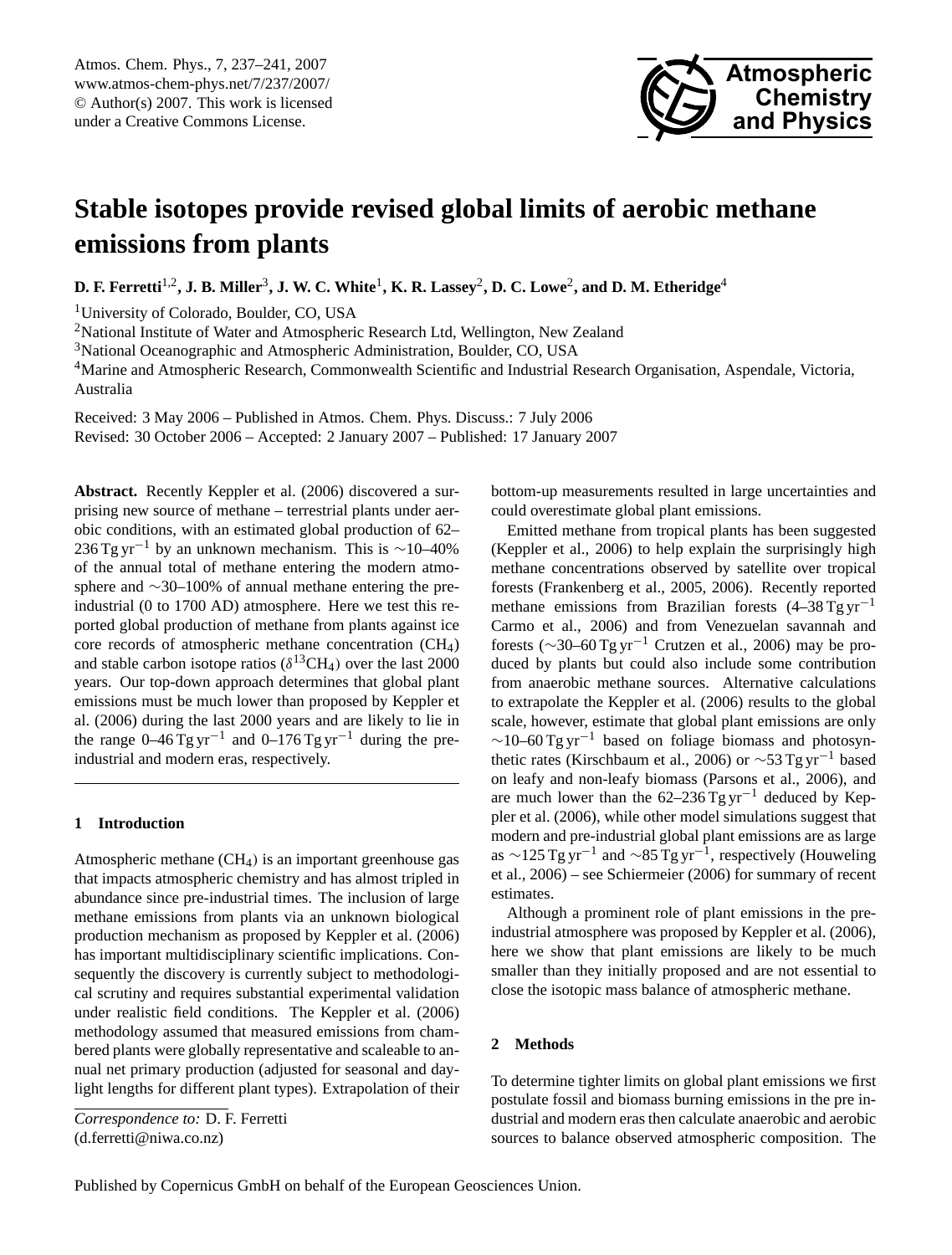#### Table 1. Upper limits of global CH<sub>4</sub> emissions from plants.

To calculate the "Maximum Estimate" of the plant source, we use lowest reported values of fossil and biomass burning emissions (see notes a and b). The plant source upper limits decrease further in the "Best Estimate" calculations where more likely values are used for fossil and biomass burning emissions (see notes c and d). A C3:C<sub>4</sub> plant type ratio of 60:40 is consistent with previous studies (Ferretti et al., 2005; Keppler et al., 2006) and with global  $\delta^{13}CH_4$  source signatures from biomass burning, plants, and anaerobic sources of −19.8‰, −49.8‰, and −60‰, respectively. Anaerobic and aerobic plant emissions cover a range because we allow for: (i) uncertainties in the weighted-mean value of the CH<sub>4</sub> sink fractionation factor between  $-7\%$  and  $-5\%$  (Lassey et al., 2005); and (ii) variations in the C<sub>3</sub>:C<sub>4</sub> plant type ratio from 40:60 to 60:40. The resulting variation in the weighted-mean  $\delta^{13}$ CH<sub>4</sub> source signatures are: biomass burning (-19.8 to -17.2‰), plant (-49.8 to -48.7‰), and anaerobic sources (-60 to -58‰) (see Table 2). The fossil source signature is held constant at −40‰.

|         |          | Source Type                                                                       | 0 to 1000 AD<br>emissions<br>$(Tgyr^{-1})$ | Changes<br>1000 to 1700 $AD^e$<br>(Tg) | 1700 AD<br>emissions<br>$(Tgyr^{-1})$ | 2000 AD<br>emissions<br>$(Tgyr^{-1})$ |
|---------|----------|-----------------------------------------------------------------------------------|--------------------------------------------|----------------------------------------|---------------------------------------|---------------------------------------|
| Maximum | Estimate | Fossil <sup>a</sup><br>Biomass burning <sup>b</sup><br>Anaerobic<br>Aerobic plant | 10<br>10<br>178-91<br>$34 - 121$           | (0)<br>$(-5)$<br>$(+41)$<br>$(-22)$    | 10<br>5<br>$222 - 128$<br>$9 - 103$   | 82<br>21<br>$487 - 274$<br>$0 - 213$  |
| Best    | Estimate | Fossil <sup>c</sup><br>Biomass burning <sup>d</sup><br>Anaerobic<br>Aerobic plant | 19<br>25<br>188-144<br>$0 - 44$            | (0)<br>$(-10)$<br>$(+22)$<br>$(+2)$    | 19<br>15<br>$212 - 166$<br>$0 - 46$   | 91<br>26<br>473-297<br>$0 - 176$      |

<sup>a</sup> The fossil source includes CH<sub>4</sub> emissions from natural geologic and ocean sources together with anthropogenic coal mining and energy use with a  $\delta^{13}$ CH<sub>4</sub> signature of -40‰. We assume no anthropogenic fossil emissions in the interval 0-1700 AD and take the lowest reported estimates of both natural (Judd et al., 1993) and anthropogenic (Scheehle and Kruger, 2006) fossil emissions.

<sup>b</sup> A lower natural limit of ~1.2Pg C yr<sup>-1</sup> from lightning induced wildfires (Venevsky, 2006) translates to ~10Tg yr<sup>-1</sup> of CH<sub>4</sub> from biomass burning, using a typical emission factor of 9 mmol CH<sub>4</sub>/mol C derived from Andreae and Merlet (2001). We ignore pre-industrial anthropogenic biomass burning emissions. Our lower limit of modern biomass burning emissions is determined by neglecting natural biomass burning emissions and assuming only anthropogenic emissions (Scheehle and Kruger, 2006).

<sup>c</sup> Here we use larger and more commonly reported values for natural fossil emissions (Houweling et al., 2000) although it is possible that natural fossil emissions could be much higher (e.g. Etiope, 2004). We use a conservative estimate for modern anthropogenic fossil emissions (Scheehle and Kruger, 2006).

<sup>d</sup> Here we use larger and more likely pre-industrial biomass burning emissions (Ferretti et al., 2005; Venevsky, 2006; Subak, 1994). We use conservative values for modern biomass burning emissions from natural (5 Tg yr<sup>-1</sup>) and anthropogenic (Scheehle and Kruger, 2006) sources.

<sup>e</sup> These source changes are approximate and required to match the 2‰  $\delta^{13}CH_4$  depletion and the 14 Tg total source increase between 1000 to 1700 AD determined from ice core data (Ferretti et al., 2005). Note 0 to 1000 AD has a total source of 232 Tg yr<sup>-1</sup> and  $\delta^{13}CH_4 \approx -47\%$ . 2000 AD has a total source of 590 Tg yr<sup>-1</sup> and  $\delta^{13}CH_4 \approx -47\%$ .

<sup>f</sup>We have deduced the individual methane source components so that the overall isotopic signature of the "Maximum Estimate" and "Best Estimate" are identical. However our presented results have been rounded so recalculating the overall isotopic signature of the "Maximum Estimate" and "Best Estimate" should not be expected to give exact results.

atmospheric constraint is given by CH<sup>4</sup> mass balance and stable carbon-isotope ratios ( $\delta^{13}CH_4$ ) over the last 2000 years recovered from ice core air bubbles (Ferretti et al., 2005). From independent assessments of fossil and biomass burning we take the lowest reported emissions to constrain the anaerobic/aerobic mix in our "Maximum Estimate" of the plant source, while higher and more probable fossil and biomass burning emissions constrain our "Best Estimate" of the plant source (see Table 1). We allow for  $\delta^{13}CH_4$  source signature variations and CH<sup>4</sup> sink fractionation uncertainties (see Tables 1 and 2).

#### **3 Results and discussion**

Our results (Table 1) show that the "Maximum Estimate" of pre-industrial and modern global plant emissions are in the ranges  $34-121$  Tg yr<sup>-1</sup> and  $0-213$  Tg yr<sup>-1</sup>, respectively, lower than reported by Keppler et al. (2006). However, global biomass burning emissions at 1700 AD are very unlikely to be as low as  $5$  Tg yr<sup>-1</sup> because even lightninginduced wildfires alone (i.e. zero anthropogenic contribution)

are likely to be more than  $5 \text{ Tg yr}^{-1}$  (see Table 1, note b) and higher pre-industrial biomass burning and fossil emissions in our "Best Estimate" compare well with other studies (Ferretti et al., 2005; Subak, 1994; Scheehle and Kruger, 2006; Houweling et al., 2000). Thus our "Best Estimate" is a more reasonable methane budget reconstruction, suggesting that pre-industrial and modern plant emissions are most likely to be in the ranges  $0-46$  Tg yr<sup>-1</sup> and  $0-176$  Tg yr<sup>-1</sup>, respectively. In our approach for constructing the "Best Estimate" of the methane budget, we use a comprehensive and very recent reconstruction of pre-industrial biomass burning emissions (Ferretti et al., 2005) that was constrained by the large atmospheric  $\delta^{13}CH_4$  depletion from  $-47$  to  $-49$  ‰ during 1000–1700 AD. While it is possible to construct a 1000 AD budget with  $85$  Tg yr<sup>-1</sup> of plants, as suggested by Houweling et al. (2006), and with only 15 Tg yr<sup>-1</sup> of biomass burning, balancing the atmospheric variations during 1000– 1700 AD requires a reduction in biomass burning to less than 10 Tg yr−<sup>1</sup> by 1700 AD. However, lightning-induced wildfires alone are very likely to be more than  $10$  Tg yr<sup>-1</sup> (Table 1, note b) so the Ferretti et al. (2005) estimate of pre-industrial biomass burning is still the most reasonable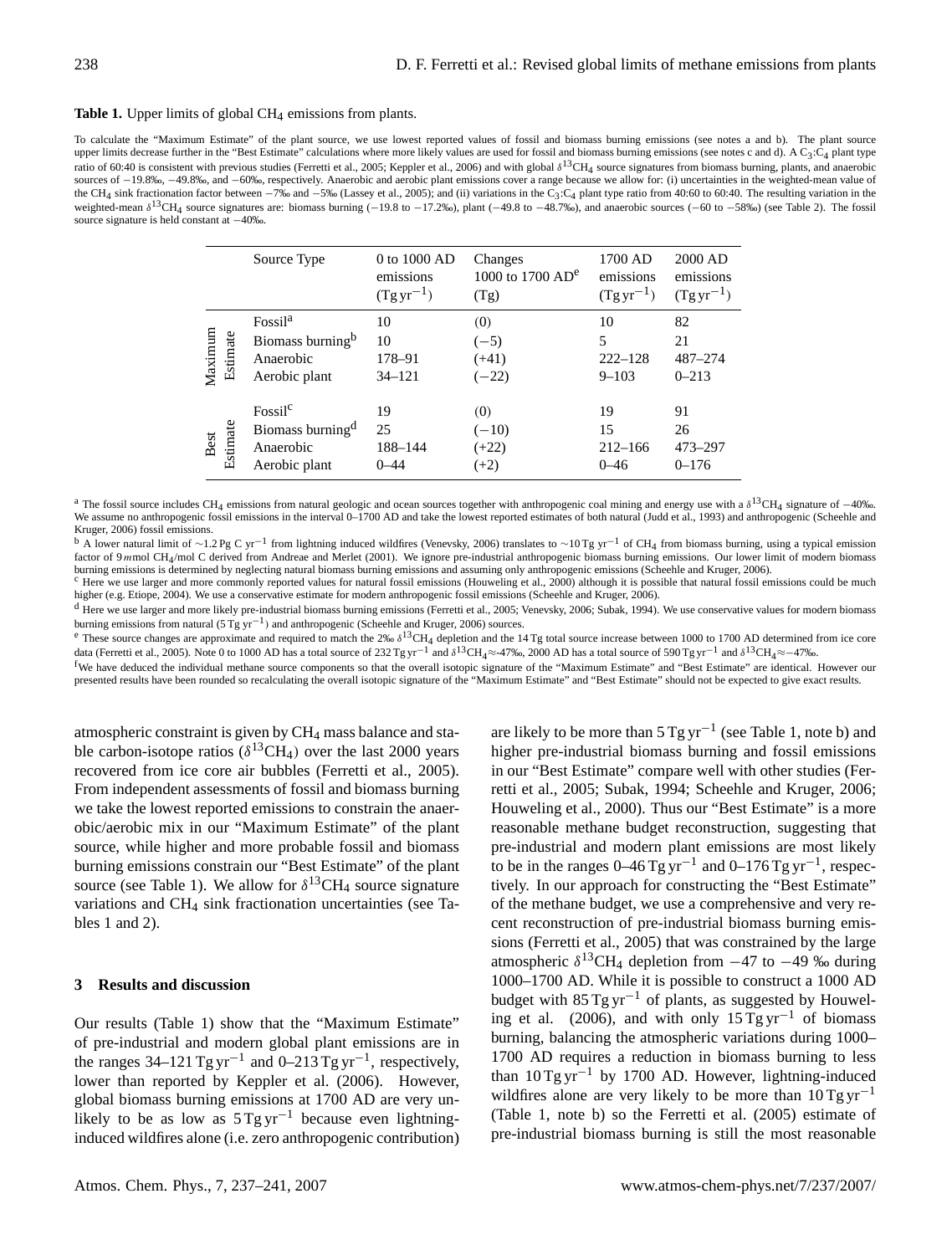**Table 2.** Uncertainties in the global methane budget for sources (a) and sinks (b).

 $^{a}$  C<sub>3</sub> and C<sub>4</sub> components from Ferretti et al. (2005), Keppler et al. (2006).

b Values from Lassey et al. (2005), Table II.  $\varepsilon_{\rm sink}$  is the sink "kinetic isotope effect" (KIE).

<sup>c</sup> Methane is largely removed from the stratosphere by various processes that discriminate against  $^{13}CH_4$  leaving a minor return flux of  $^{13}$ C-enriched methane that we ignore. Consequently, and consistently with IPCC assessments, the stratosphere is viewed as a transport-mediated tropospheric sink, a process which is isotopically neutral.

<sup>d</sup> If the recent Allan et al. (2006) estimate of the global chlorine sink strength is used (25±12 Tg yr<sup>-1</sup>) the upper limits of global CH<sub>4</sub> emissions from plants presented in Table 1 would decrease even further.

| (a) Source $\delta^{13}CH_4(\%_0)^a$                                         | C <sub>3</sub> | $C_4$                                                                                   | 40:60                                                                                                   | 60:40                       |
|------------------------------------------------------------------------------|----------------|-----------------------------------------------------------------------------------------|---------------------------------------------------------------------------------------------------------|-----------------------------|
| <b>Biomass Burning</b><br>Aerobic Plant<br>Anaerobic                         | $-25$<br>$-64$ | $-12$<br>$-52 - 46.5$<br>$-54$                                                          | $-17.2$<br>$-48.7$<br>$-58$                                                                             | $-19.8$<br>$-49.8$<br>$-60$ |
| $(b)$ Sinks <sup>b</sup><br>OН<br>Soil<br>Stratosphere<br>Chlorine<br>TOTAL. |                | $(Tgyr^{-1})$<br>490±85<br>$30 \pm 15$<br>$40\pm8$<br>$10+9$ <sup>d</sup><br>$570 + 87$ | $\varepsilon_{\text{sink}}$ (%)<br>$-4.65\pm0.75$<br>$-20\pm0.2$<br>$0\pm 0$ c<br>$-60 \pm 1$<br>$-6+1$ |                             |

reconstruction, even with the inclusion of plant emissions into the methane budget.

The Ferretti et al. (2005) reconstruction of biomass burning is based on a top down approach in which atmospheric measurement uncertainties translate to a reconstructed biomass burning emission uncertainty of  $\pm 1$  Tg. If the biomass burning source varies by this uncertainty, then plant emissions only vary by  $\pm 8$  Tg yr<sup>-1</sup>. Therefore small changes in biomass burning do not significantly affect plant emissions and our conclusions. Considering fossil emission uncertainties  $(\pm 1$  Tg yr<sup>-1</sup>) in a similar way, plant emissions only change by  $\pm 2$  Tg yr<sup>-1</sup>, so our conclusions are also not significantly affected by uncertainties in our postulated sources.

To account for the uncertainties associated with the stable carbon isotope values of each source, including that of the plant source isotope value, our approach is to consider two scenarios in which we vary the  $C_3$ : $C_4$  plant type ratio between 40:60 and 60:40. As well as being a plausible range of environmental change, this introduces an uncertainty in the isotopic composition of each source which is similar to that associated with bottom up estimates of the isotopic composition of each source type (Table 2a). Since the assigned isotope values of plant emissions are still not known with certainty, the range of  $C_3$ : $C_4$  mix allows us to gauge the effect of this uncertainty. We also consider sink uncertainties in the global methane budget so that the total aggregate sink encompasses a large range of errors (Table 2b) and is not significantly affected by estimated changes in OH between modern and pre-industrial times (Houweling et al., 2000). These source and sink uncertainties in the global methane budget cause our calculated results of revised global limits of aerobic methane emissions from plants to contain accumulated uncertainties that are reflected as a relatively large range of possible values (Table 1).

Large pre-industrial  $\delta^{13}CH_4$  variations have been partially explained by natural temperature and precipitation changes causing anaerobic and biomass burning emission variations (Ferretti et al., 2005). Even though there is no evidence yet for significant temperature dependency of methane emissions from plants over ambient ranges ( $\sim$ 10–30°C) it is likely that during 1000–1700 AD a cooling climate with increasing moisture availability, together with changes in both anthropogenic deforestation and natural vegetation re-growth, may have combined to maintain near-constant plant emissions, thus explaining the relatively small change in "Best-Estimate" plant emissions during 1000–1700 AD (see Table 1).

The "Maximum estimate" of plant emissions is a scenario in which we minimize pre-industrial biomass burning levels and variations in a very conservative way by ignoring both pre-industrial anthropogenic and modern natural biomass burning emissions (see Table 1, note b). However our "Best Estimate" scenario, which is based on more complete and recent evidence of comparatively higher fossil and biomass burning emissions (see Table 1, notes c and d), is more likely to occur than the "Maximum Estimate" scenario. Thus, while Keppler et al. (2006) argue that preindustrial  $\delta^{13}CH_4$  variations (Ferretti et al., 2005) could not be reconciled with a wetland-dominated source, our analysis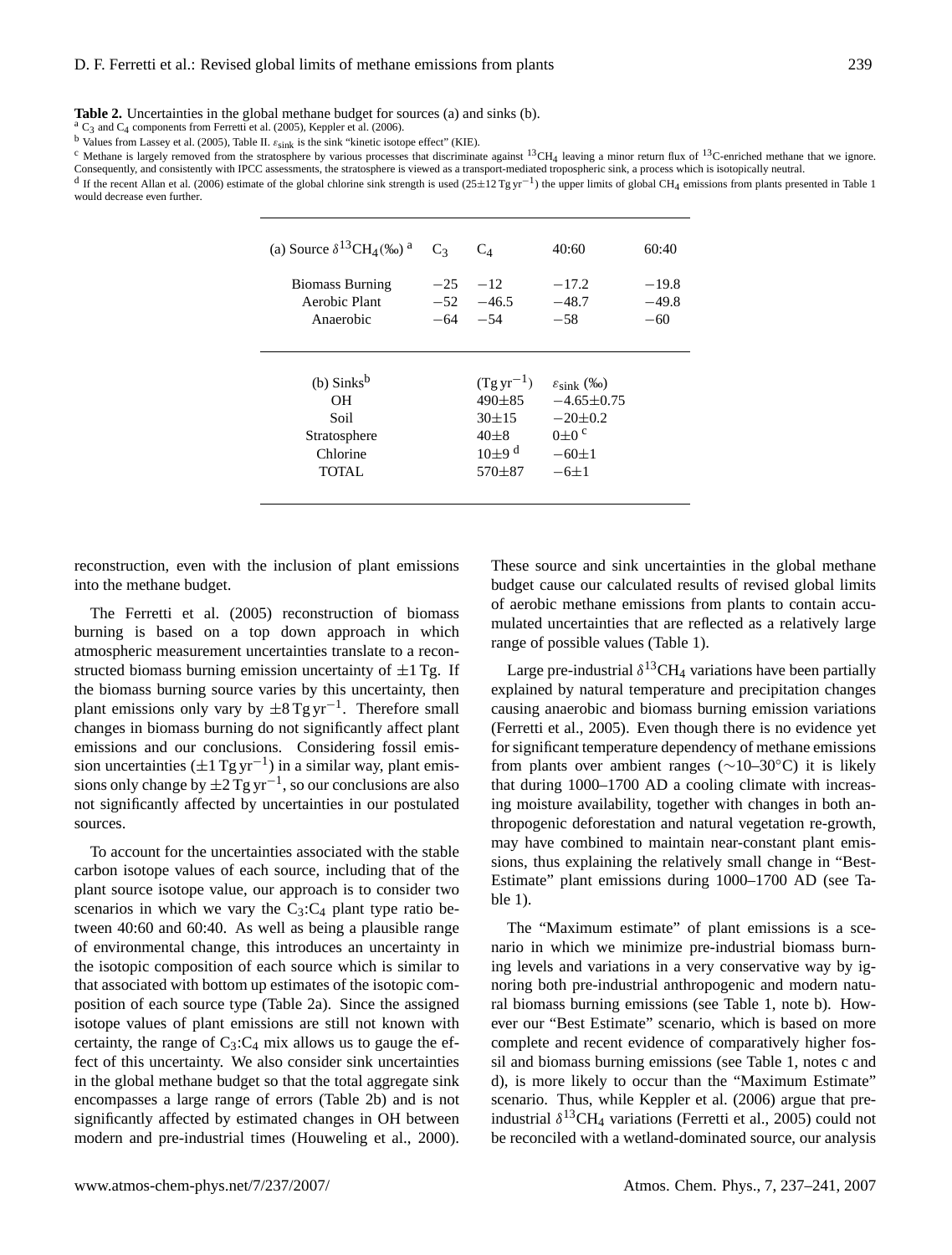shows that a wetland-dominated pre-industrial source reconstruction with variable biomass burning emissions is more likely to have caused pre-industrial  $\delta^{13}CH_4$  variations than one controlled by large plant emission variations.

# **4 Conclusions**

Our "Best Estimate" of the methane budget suggests that preindustrial and modern plant emissions are likely to be in the ranges 0–46 Tg yr<sup>-1</sup> and 0–176 Tg yr<sup>-1</sup>, respectively. Therefore, while there is scope in the methane budget for plant emissions, they are not essential to reconcile either the preindustrial or the modern methane budgets.

Although our top-down approach allows increased plant emissions during the industrial era, modern plant emissions are likely to be lower than pre-industrial plant emissions due to the reduction in total biomass that has occurred from anthropogenic deforestation and land use change during 1700– 2000 AD (Schlesinger, 1991). Therefore, during both the pre-industrial and modern eras, the best estimate of global plant emissions is likely to lie in the range  $0-46$  Tg yr<sup>-1</sup> and be at least 80% lower than proposed by Keppler et al. (2006). The good agreement between our top-down best estimate (0–  $46 \text{ Tg yr}^{-1}$ ) and bottom-up reassessments of plant emissions (∼10–60 Tg yr−<sup>1</sup> Kirschbaum et al., 2006; ∼53 Tg yr−<sup>1</sup> Parsons et al., 2006) corroborates our conclusion that plant emissions are likely to be much lower than initially reported by Keppler et al. (2006).

The plant source limits are most sensitive to the sink fractionation and if a larger magnitude fractionation is used (e.g. −7.4‰, Ferretti et al., 2005, which is consistent with a global chlorine sink of 25 Tg yr<sup>-1</sup> – see Allan et al., 2006) the upper limits of our best estimate of the plant source would decrease even further.

Besides some small differences between the assumed atmospheric composition and sink-weighted fractionation factor, the main reason for our lower estimate of pre-industrial plant emissions  $(46 \text{ Tg yr}^{-1})$  compared to the Houweling et al. (2006) estimate  $(85$ Tg yr<sup>-1</sup>) is that the Houweling et al. (2006) estimate of biomass burning emissions at 1000 AD  $(15 \text{ Tg yr}^{-1})$  is significantly lower than ours  $(25 \text{ Tg yr}^{-1})$ . However, the atmospheric constraint during 1000–1700 AD causes biomass burning in the Houweling et al. (2006) budget to decrease below the lower feasible limit of natural wildfires.

Clearly, a lot remains to be learnt about the pre-industrial and modern methane budgets. Further field and laboratory studies are needed to better define methane emissions from plants and new ice core records of carbon and hydrogen isotopes in atmospheric methane throughout the Holocene are required to better constrain the pre-industrial methane budget.

*Acknowledgements.* Staff from the following institutes supported the Antarctic field work: the Australian Antarctic Program; the Australian Bureau of Meteorology; CSIRO Marine and Atmospheric Research; and Australian Nuclear Science and Technology Organisation. Supported US-NSF grant no. OPP0087357 and New Zealand Foundation for Research Science and Technology grant no. C01X0204.

Edited by: A. B. Guenther

# **References**

- Allan, W., Struthers, H. A., and Lowe, D. C.: Methane carbon isotope effects caused by atomic chlorine in the marine boundary layer: Global model results compared with southern hemisphere measurements, J. Geophys. Res. D., in press, 2006.
- Andreae, M. O. and Merlet, P.: Emission of trace gases and aerosols from biomass burning, Global Biogeochem. Cycles, 15, 955– 966, 2001.
- Carmo, J. B., Keller, M., Dias, J. D., Camargo, P. B., and Crill, P.: A source of methane from upland forests in the Brazilian Amazon, Geophys. Res. Lett., 33, L04809, doi:10.1029/2005GL025436, 2006.
- Crutzen, P. J., Sanhueza, E., and Brenninkmeijer, C. A. M.: Methane production from mixed tropical savannah and forest vegetation in Venezuela, Atmos. Chem. Phys. Discuss., 6, 3093– 3097, 2006,

[http://www.atmos-chem-phys-discuss.net/6/3093/2006/.](http://www.atmos-chem-phys-discuss.net/6/3093/2006/)

- Etiope, G.: New Directions: GEM Geologic Emissions of Methane, the missing source in the atmospheric methane budget, Atmos. Environ., 38, 3099–3100, 2004.
- Ferretti, D. F., Miller, J. B., White, J. W. C., Etheridge, D. M., Lassey, K. R., Lowe, D. C., MacFarling Meure, C. M., Dreier, M. F., Trudinger, C. M., Ommen, T. D. V., and Langenfelds, R. L.: Unexpected changes to the global methane budget over the last 2000 years, Science, 309, 1714–1717, 2005.
- Frankenberg, C., Meirink, J. F., v. Weele, M., Platt, U., and Wagner, T.: Assessing methane emissions from space-borne observations, Science, 308, 1010–1014, 2005.
- Frankenberg, C., Meirink, J. F., Bergamaschi, P., Goede, A. P. H., Heimann, M., Körner, S., Platt, U., v. Weele, M., and Wagner, T.: Satellite chartography of atmospheric methane from SCIAMACHY on board ENVISAT: Analysis of the years 2003 and 2004, J. Geophys. Res., 111, D07303, doi:10.1029/2005JD006235, 2006.
- Houweling, S., Dentener, F., and Lelieveld, J.: Simulation of preindustrial methane to constrain the global source strength of natural wetlands, J. Geophys. Res., 105, 17 243–17 255, 2000.
- Houweling, S., Rockmann, T., Aben, I., Keppler, F., Krol, M., Meirink, J. F., Dlugokencky, E. J., and Frankenberg, C.: Atmospheric constraints on global emissions of methane from plants, Geophys. Res. Lett., 33, L15821, doi:10.1029/2006GL026162, 2006.
- Judd, A. G., Charlier, R. H., Lacroix, A., Lambert, G., and Rouland, C.: Sources, Sinks, and Role in Global Change, in: Atmospheric Methane, edited by: Khalil, M. A. K., Springer-Verlag, Berlin, 432–456, 1993.